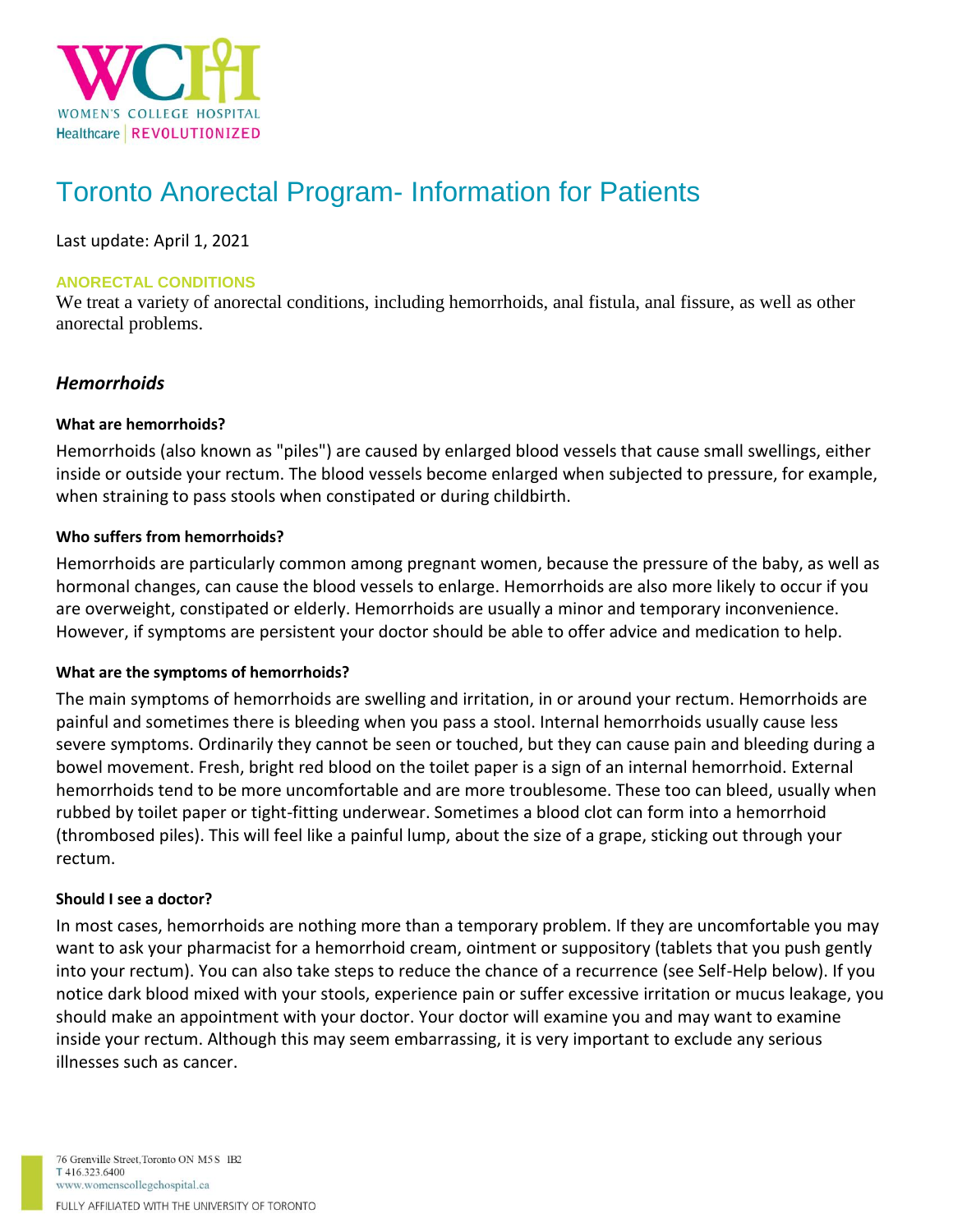

#### **How are hemorrhoids treated?**

Most hemorrhoids get better within a few days without any specific treatment. Simple measures such as bathing in warm water, applying ice packs, or using a hemorrhoid cream, ointment or suppository (Preparation H) can relieve some of the discomfort. For serious or prolonged irritation, it may be necessary for your doctor to prescribe a treatment. Prescribed topical medications are highly effective and often contain a combination of a local anesthetic and a steroid to treat pain, inflammation and itching. You should use your treatment as directed by your doctor and make another appointment if your symptoms last for more than seven days. Surgical removal might be warranted in the case of recurring or very bothersome hemorrhoids.

#### **Self-help measures**

- Try to avoid becoming constipated by eating plenty of fiber, including fresh fruit, vegetables, whole wheat bread and cereals.
- Drink plenty of fluids to prevent constipation. Drink more during hot weather or if you are exercising.
- Try to exercise regularly. This will also help to prevent constipation and ease the pressure on the hemorrhoids.
- Avoid using hard toilet paper, use soft paper or medicated wipes instead.
- Reduce discomfort by washing gently with warm water or sitting in a tub of warm water for 10 minutes several times a day. Using an ice pack can also help reduce the pain and swelling.
- Do not scratch the area as this will make it more painful and uncomfortable.
- Wear loose fitting underwear made from natural materials such as cotton.
- If you are overweight, try to lose weight.
- Do not hold back bowel movements and take your time when you do go.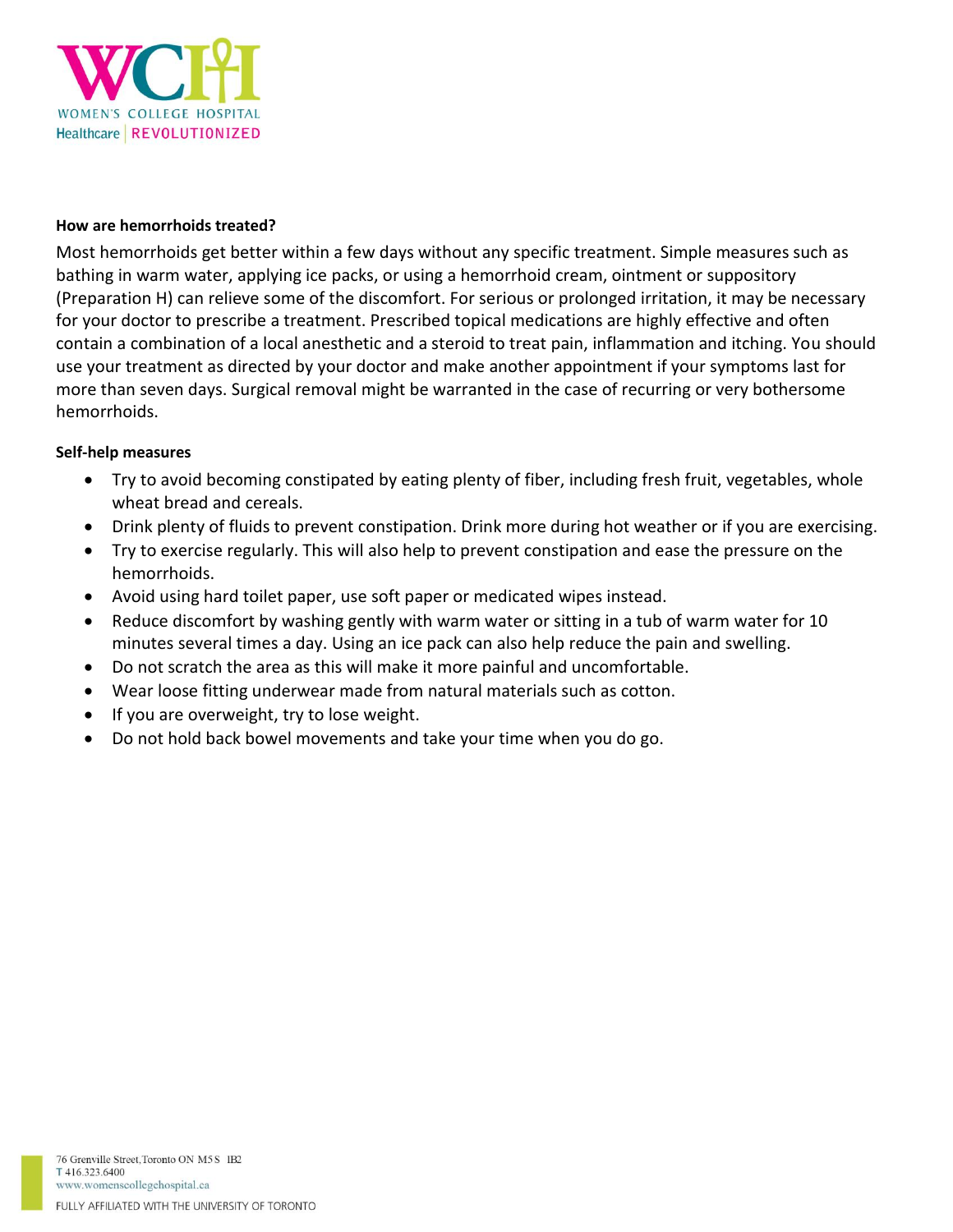

# *Anal fistula*

## **WHAT IS AN ANAL FISTULA?**

An anal fistula (also commonly called fistula-in-ano) is frequently the result of a previous or current anal abscess. This occurs in up to 50% of patients with abscesses. Normal anatomy includes small glands just inside the anus. The fistula is the tunnel that forms under the skin and connects the clogged infected glands to an abscess. A fistula can be present with or without an abscess and may connect just to the skin of the buttocks near the anal opening.

## **CLASSIFICATION**

Anal fistulas are classified by their relationship to parts of the anal sphincter complex (the muscles that allow us to control our stool). They are classified as intersphincteric, transsphincteric, suprasphincteric and extrasphincteric. The intersphincteric is the most common and the extrasphincteric is the least common. These classifications are important in helping the surgeon make treatment decisions.

## **SYMPTOMS**

Patients with fistulas commonly have history of a previously drained anal abscess. Anorectal pain, drainage from the perianal skin, irritation of the perianal skin, and sometimes rectal bleeding, can be presenting symptoms of a fistula-in-ano.

## **TREATMENT OF ANAL FISTULA**

Currently, there is no medical treatment available for this problem and surgery is almost always necessary to cure an anal fistula. If the fistula is straightforward (involving minimal sphincter muscle), a fistulotomy may be performed. This procedure involves unroofing the tract, thereby connecting the internal opening within the anal canal to the external opening and creating a groove that will heal from the inside out.

The surgery may be performed at the same time as drainage of an abscess, although sometimes the fistula doesn't appear until weeks or years after the initial drainage. Fistulotomy is a long-standing treatment with a high success rate (92-97%). This high success rate must be balanced, however, with the potential changes to a patient's continence (ability to control stool), as the anal sphincter muscle is divided in a fistulotomy, the greater the risk of changes in continence. Therefore, the surgeon must assess whether a fistulotomy is appropriate for a given patient.

In addition to fistulotomy, there are a number of other surgical treatment options for anal fistula which do not involve division of the sphincter muscles. Fibrin glue injection is one such option, in which fibrin glue is injected into the fistula tract to obliterate the tract with the intention of becoming incorporated in the surrounding tissue. It has the advantage of avoiding dividing any sphincter muscle, thereby preserving continence. While there is a relatively high failure rate with this approach, it does not "burn any bridges" (risk affecting continence) and may be repeated.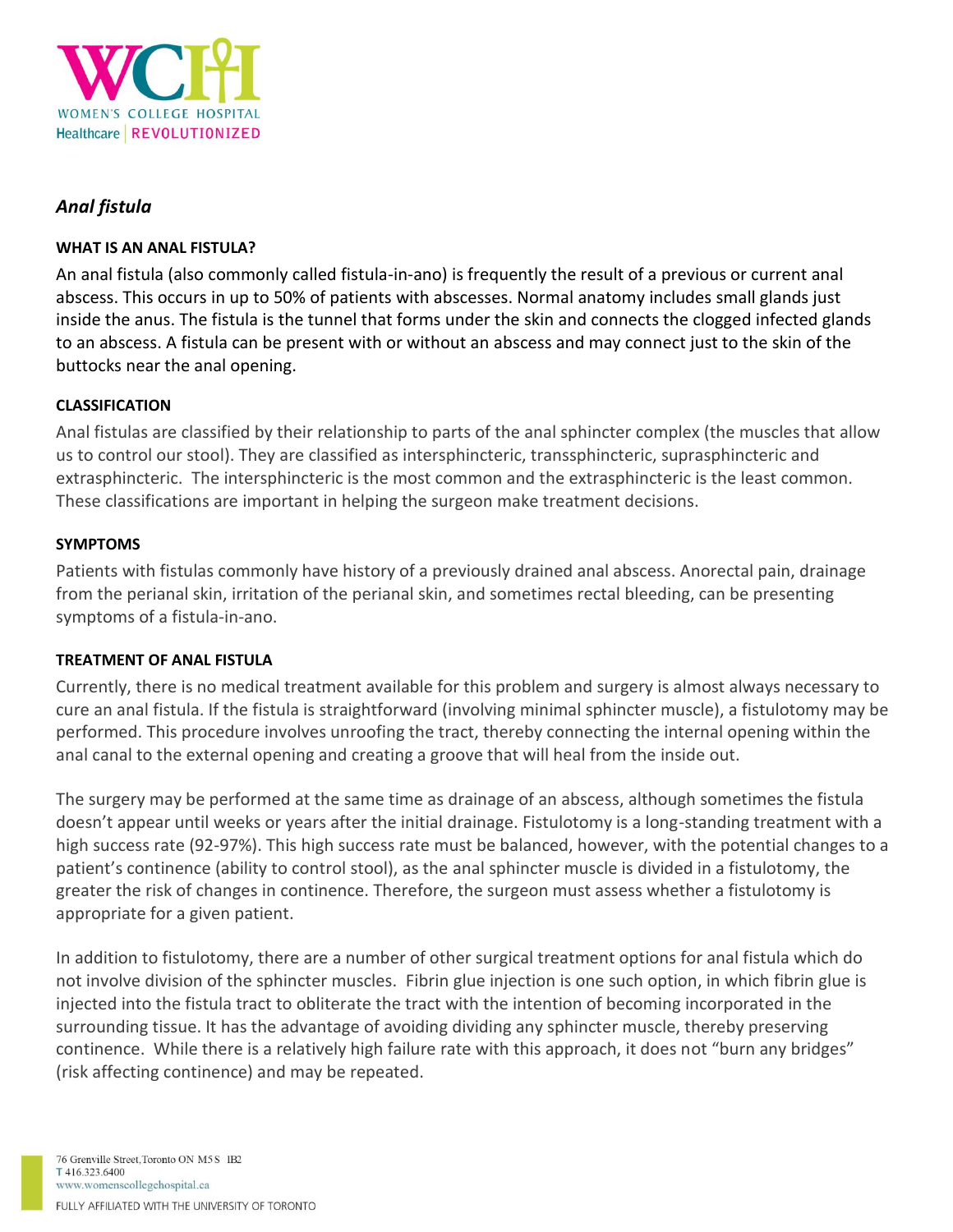

An anal fistula plug is an elongated piece of material that is placed throughout the length of the fistula tract to fill the tract space and incorporate itself into the tissue around it. The plug also has the advantage of not requiring division of the sphincter muscle. However, like the fibrin glue, it has a relatively low success rate, with the majority of studies reporting success less than 50%.

An endoanal advancement flap is a procedure usually reserved for complex fistulas or for patients with an increased potential risk for suffering incontinence from a traditional fistulotomy. In this procedure, the internal opening of the fistula is covered over by healthy, native tissue in an attempt to close the point of origin of the fistula. Recurrence rates have been reported to be up to 50% of cases. Certain conditions, such as Crohn's disease, malignancy, radiated tissue and previous attempts at repair, and smoking, increase the likelihood of failure. Although the sphincter muscle is not divided in this procedure, mild to moderate incontinence has still been reported.

Yet another non-sphincter dividing treatment for anal fistula is the LIFT (ligation of the intersphincteric fistula tract) procedure. This procedure involves division of the fistula tract in the space between the internal and external sphincter muscles. This procedure avoids division of the sphincter muscle but has not been performed long enough to adequately assess its success or the most appropriate cases to attempt it on.

## **WHAT IS A SETON?**

As mentioned above, if a significant amount of sphincter musculature is involved in the fistula tract, a fistulotomy may not be recommended as the initial procedure. Your surgeon may recommend the initial placement of a draining seton. This is often a thin piece of rubber or suture which is placed through the entire fistula tract and the ends of the seton (or drain) are brought together and secured, thereby forming a ring around the anus involving the fistula tract. The seton may be left in place for 8-12 weeks (or indefinitely in selected cases), with the purpose of providing controlled drainage, thereby allowing all the inflammation to subside and form a solid tract of scar along the fistula tract. This is associated with minimal pain and you can still have normal bowel function with a seton in place. Once all the inflammation has resolved, and a mature tract has formed, one may consider all the various surgical options detailed above as staged procedures.

## **WHAT IS THE RECOVERY LIKE FROM SURGERY?**

Pain after surgery is controlled with pain pills, fiber and bulk laxatives. Patients should plan for time at home using sitz baths and avoiding the constipation that can be associated with prescription pain medication. Discuss with your surgeon the specific care and time away from work prior to surgery to prepare yourself for post-operative care.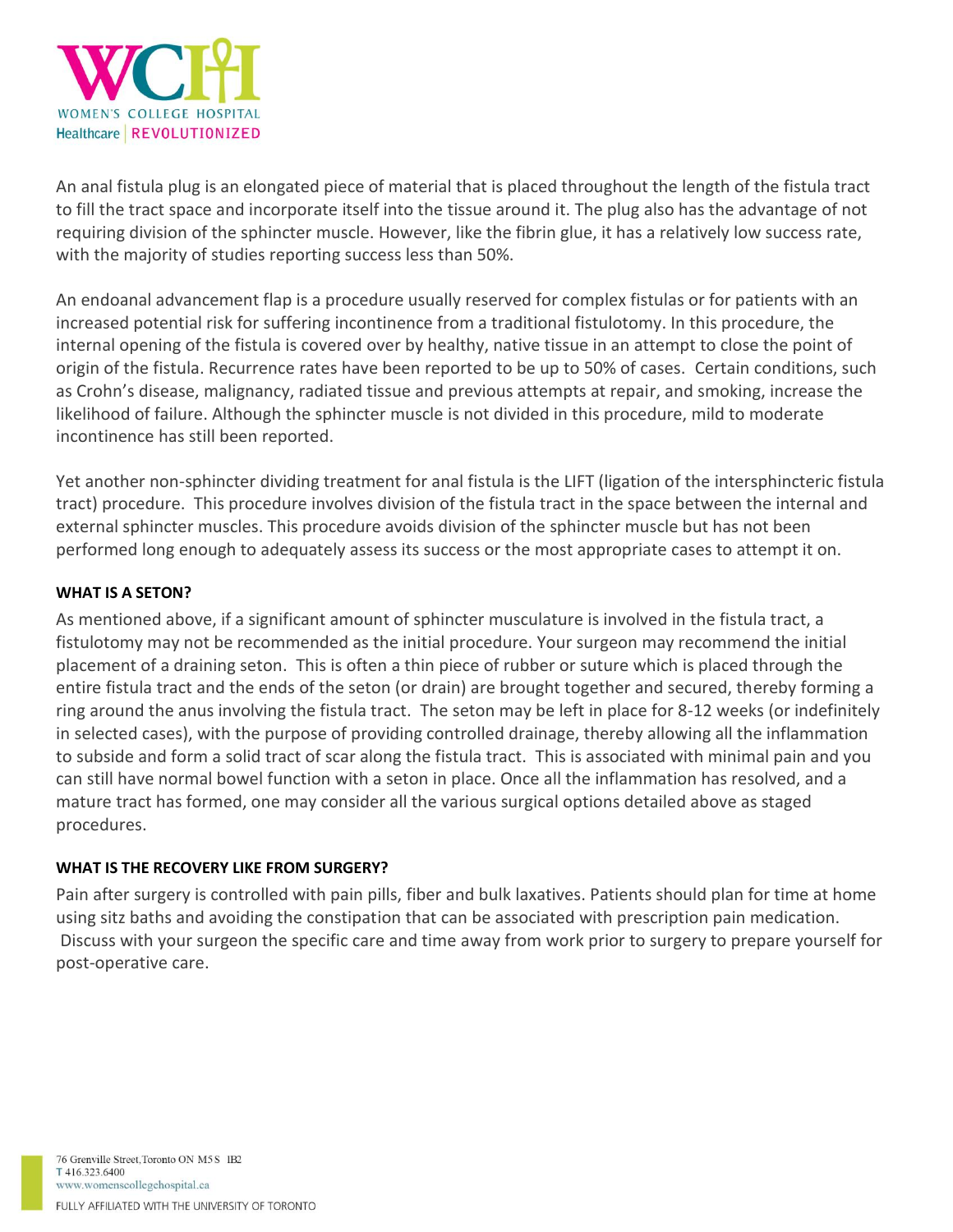

# *Anal fissure*

## **WHAT IS AN ANAL FISSURE?**

An anal fissure (fissure-in-ano) is a small, oval shaped tear in skin that lines the opening of the anus. Fissures typically cause severe pain and bleeding with bowel movements. Fissures are quite common in the general population, but are often confused with other causes of pain and bleeding, such as hemorrhoids.

Anal fissures can occur at any age and have equal gender distribution. Most (85-90%) fissures occur in the posterior (back) midline of the anus with about 10-15% occurring in the anterior (front) midline. A small number of patients may actually have fissures in both the front and the back locations. Fissures located elsewhere (off to the side) should raise suspicion for other diseases (see below) and will need to be examined further.

## **WHAT ARE THE SYMPTOMS OF AN ANAL FISSURE?**

The typical symptoms of an anal fissure include pain and bleeding with bowel movements. Patients note severe pain during, and especially after a bowel movement, lasting from several minutes to a few hours. Patients often notice bright red blood from the anus that can be seen on the toilet paper or on the stool. Between bowel movements, patients with anal fissures are often relatively symptom-free. Many patients are fearful of having a bowel movement and may try to avoid defecation secondary to the pain.

## **WHAT CAUSES AN ANAL FISSURE?**

Fissures are usually caused by trauma to the inner lining of the anus. A hard, dry bowel movement is typically responsible, but loose stools and diarrhea can also be the cause. The inciting trauma to the anus produces severe anal pain, resulting in anal sphincter spasm and a subsequent increase in anal sphincter muscle pressure. The increase in anal sphincter muscle pressure results in a decrease in blood flow to the site of the injury, thus impairing healing of the wound. Ensuing bowel movements result in more pain, more anal spasm, diminished blood flow to the area, and the cycle is propagated. Treatment strategies are aimed at interrupting this cycle to promote healing of the fissure.

Anal fissures may be acute (recent onset) or chronic (typically lasting more than 8-12 weeks). Acute fissures may have the appearance of a simple tear in the anus, whereas chronic fissures may have swelling and scar tissue present. Chronic fissures may be more difficult to treat and may also have an external lump associated with the tear, called a sentinel pile or skin tag, as well as extra tissue just inside the anal canal, referred to as a hypertrophied papilla.

Quite commonly, anal fissures are misdiagnosed as hemorrhoids by the patient or the primary care physician due to some similar symptoms between the two. This delay in diagnosis may lead to an acute fissure becoming a chronic one and, thus, more difficult to treat. Misdiagnosis of an anal fissure may also allow other conditions to go undetected and untreated, such as serious infections or even cancer. These less common causes of fissures include inflammatory conditions and certain anal infections or tumors, such as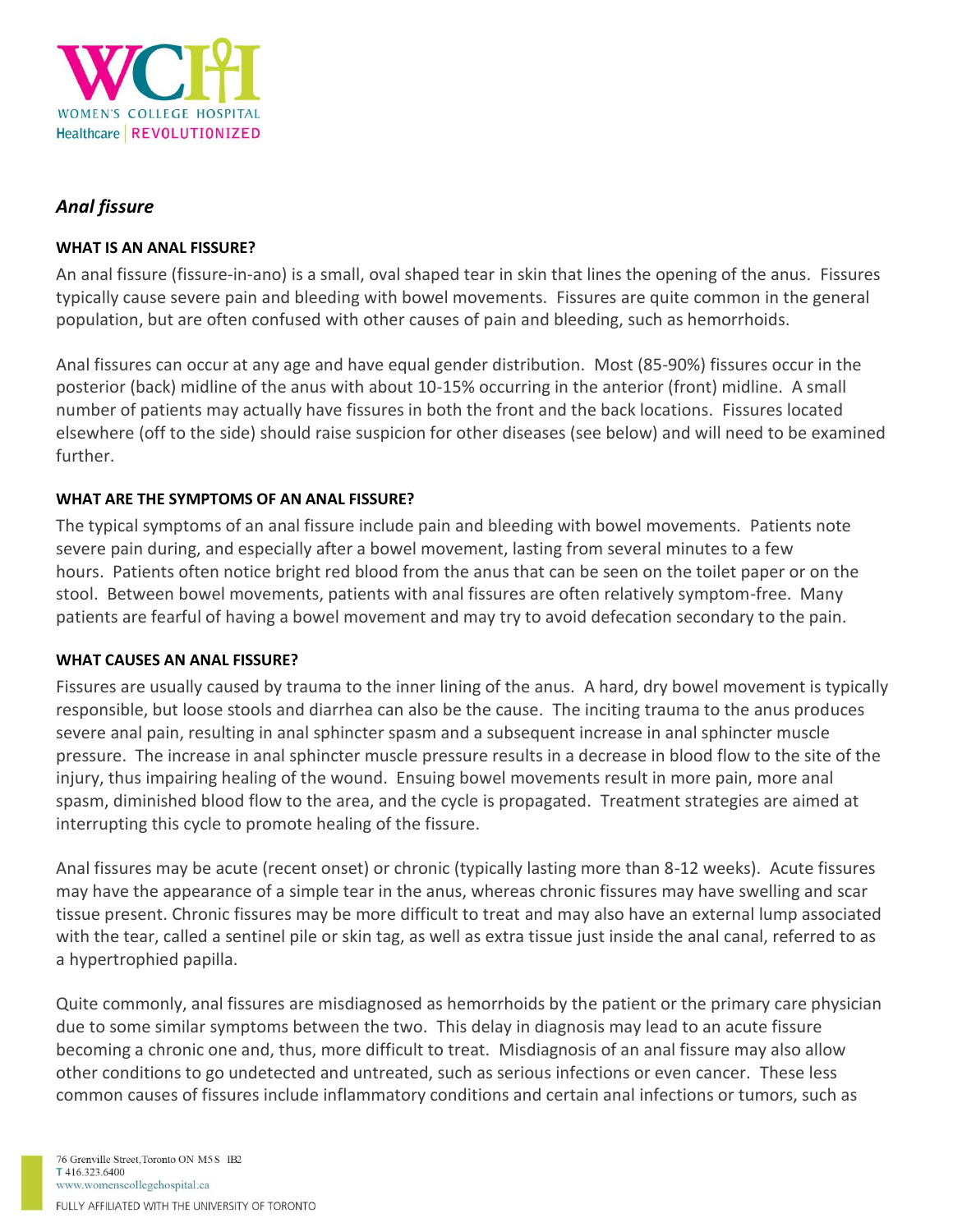

Crohn's disease, ulcerative colitis, syphilis, tuberculosis, leukemia, HIV/AIDS, or anal cancer. These diseases cause atypical fissures that are located off the midline, are multiple, painless, or non-healing after proper treatment.

## **WHAT IS THE TREATMENT OF ANAL FISSURES?**

The majority of anal fissures do not require surgery. The most common treatment for an acute anal fissure consists of making one's stool more formed and bulky with a diet high in fiber as well as utilizing over-thecounter fiber supplementation (totaling 25-35 grams of fiber/day). Stool softeners and increasing water intake may be necessary to promote soft bowel movements and aid in the healing process. Topical anesthetics, such as lidocaine, can be used for anal pain and warm tub baths (sitz baths) for 10-20 minutes several times a day (especially after bowel movements) are soothing and promote relaxation of the anal muscles, helping the healing process. Narcotic pain medications are not recommended for anal fissures, as they promote constipation. These non-operative measures will help achieve resolution of pain and bleeding and, potentially, heal greater than half of acute fissures with virtually no side effects.

Other medications may be prescribed, when a patient has a more chronic-type fissure, that promote relaxation of the anal sphincter muscles. Your surgeon will go over benefits and side-effects of each of these with you. Chronic fissures are generally more difficult to treat, and your surgeon may advise surgical treatment either as an initial treatment or following attempts at medical management.

## **MEDICATIONS THAT MAY BE PRESCRIBED TO TREAT ANAL FISSURES:**

## Nitroglycerin Ointment

Nitroglycerin is a commonly prescribed medication that is compounded with petroleum ointment to help treat both acute and chronic anal fissures. Nitroglycerin works by chemically relaxing the internal anal sphincter muscle, which decreases sphincter pressure and subsequently increases blood flow to the injury site, resulting in healing of the fissure. Healing occurs in at least 50% of chronic fissures and the ointment can be used with the above mentioned non-operative measures, such as increasing fiber and water intake. The major side effect of nitroglycerin is headaches, which is reported in at least 20-30% of patients. Patients must also be cautioned that a drop in their blood pressure may occur, especially if other anti-hypertensive medications are being taken. Nitroglycerin can be used for variable lengths of time and can be utilized again if sustained healing is not achieved. Recurrence rates are higher with nitroglycerin than with surgery, but side effects are fewer.

# Calcium Channel Blockers

These medications include diltiazam and nifedipine. Both work in a fashion similar to nitroglycerin ointment and have been associated with healing of chronic anal fissures in 65% to 95% of patients. Side effects are similar to nitroglycerin in regards to dropping of one's blood pressure, but headaches are reported to be less, with up to 25% of patients affected. Oral forms of calcium channel blockers are also available, but these generally result in less fissure healing and more side effects than topical treatment.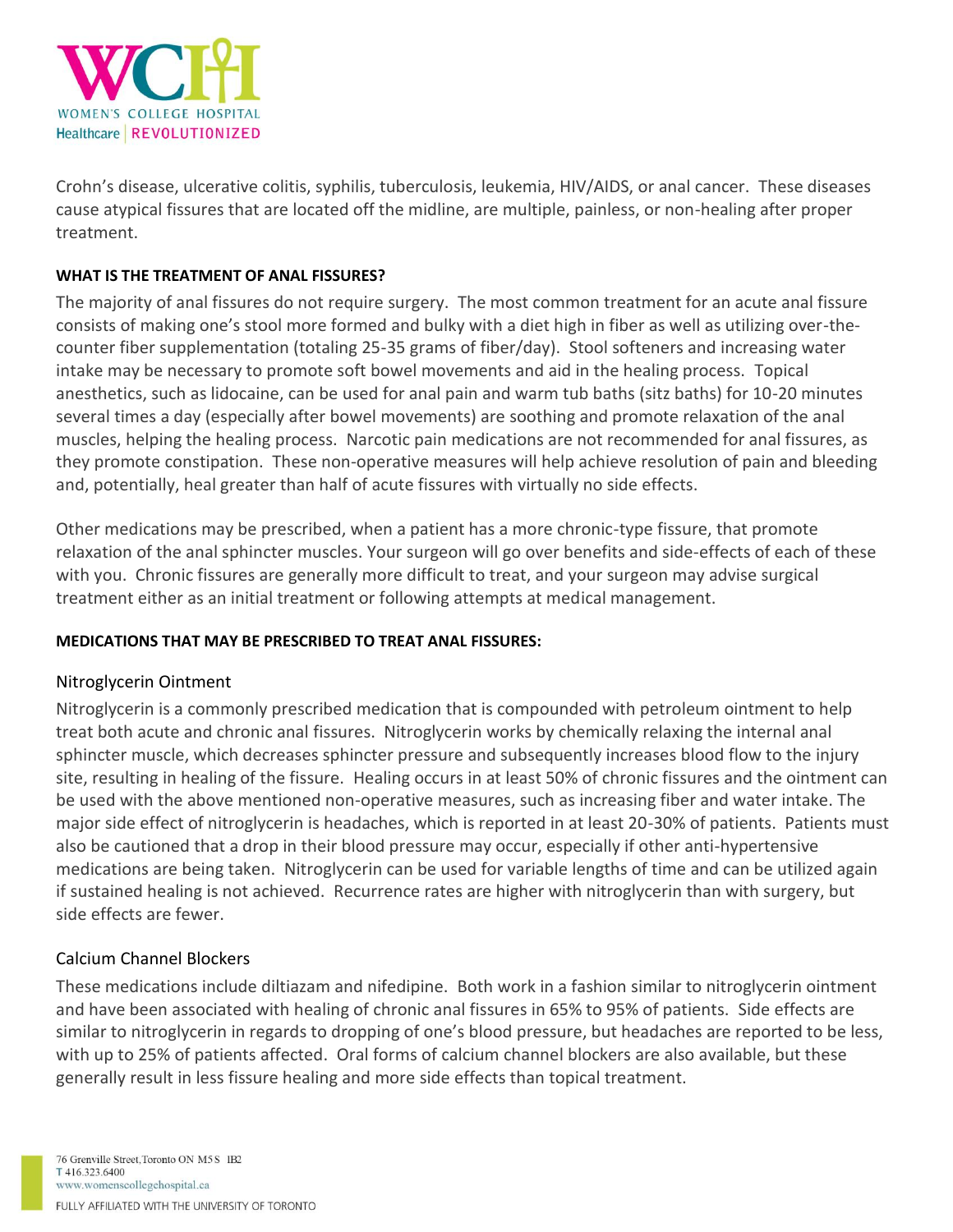

#### **WILL THE PROBLEM RETURN?**

Fissures can recur easily, and it is quite common for a fully healed fissure to recur after a hard bowel movement or other trauma. Even when the pain and bleeding have subsided, it is very important to continue good bowel habits and a diet high in fiber as a lifestyle change. If the problem returns without an obvious cause, further assessment may be warranted.

#### **WHAT CAN BE DONE IF THE FISSURE DOES NOT HEAL?**

A fissure that fails to respond to conservative measures should be re-examined. Persistent hard or loose bowel movements, scarring, or spasm of the internal anal muscle all contribute to delayed healing. Other medical problems such as inflammatory bowel disease (Crohn's disease), infections, or anal tumors can cause symptoms similar to anal fissures. Patients suffering from persistent anal pain should be examined to exclude these diseases. This may include a colonoscopy and an exam in the operating room under anesthesia with biopsies and tissue cultures.

#### **WHAT DOES SURGERY FOR ANAL FISSURE INVOLVE?**

Surgical options for treating anal fissure include Botulinum toxin (Botox®) injection into the anal sphincter and surgical division of a portion of the internal anal sphincter (lateral internal sphincterotomy). Both of these are performed typically as outpatient procedures. The goal of these surgical options is to promote relaxation of the anal sphincter, thereby decreasing anal pain and spasm, allowing the fissure to heal. If a sentinel pile is present, it may be removed to promote healing of the fissure.

All surgical procedures carry some risk and both Botox<sup>®</sup> injection and sphincterotomy can rarely interfere with one's ability to control gas and stool. Your colon and rectal surgeon will discuss these risks with you to determine the appropriate treatment for your particular situation.

Special consideration is given to patients with established anal incontinence, known anal sphincter muscle injury (such as after obstetric injury) or diarrheal conditions (i.e., Crohn's disease). In these select patients, surgical sphincterotomy must be considered carefully. A thorough discussion with your surgeon will identify any of these risk factors so the most appropriate treatment can be provided. Some patients may benefit from an alternative surgery called an anal advancement flap (anoplasty). Your surgeon will discuss this with you if this option is indicated.

#### **BOTULINUM TOXIN (BOTOX®) INJECTION**

Botulinum toxin is injected directly into the internal anal sphincter muscle to promote anal sphincter relaxation and subsequent healing. This injection results in full healing in approximately 50-80% of patients. Injections are performed as an outpatient, same-day surgery procedure and, occasionally, can be performed in the office setting. Recurrences may occur in up to 40% of patients, but patients may be reinjected with good rates of fissure healing. Patients in whom Botulinum toxin injection fails are often recommended for traditional surgical sphincterotomy.